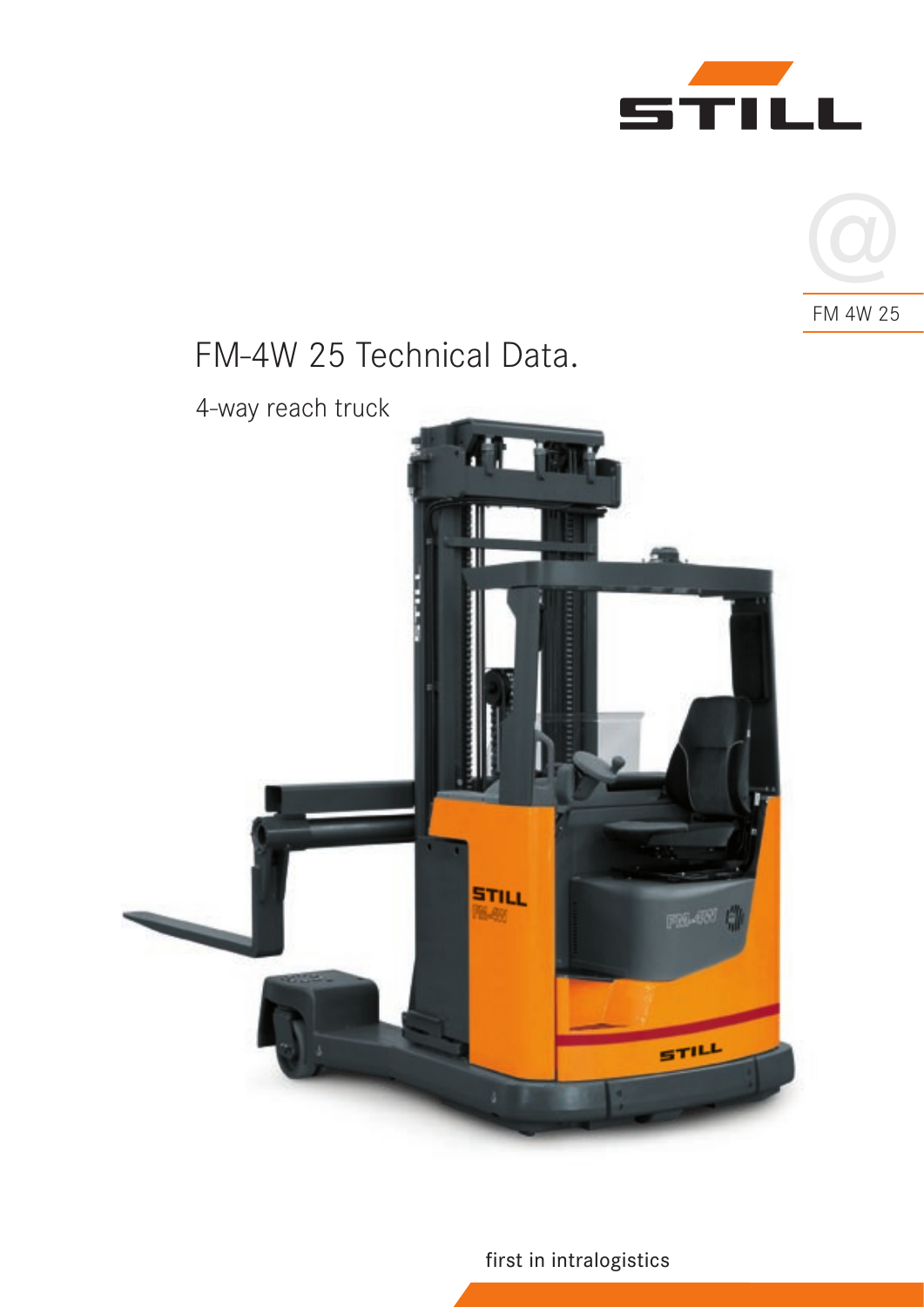Residual capacities/Load centre.

| Hyd. Fork adjustment |          |          |          |  |  |  |
|----------------------|----------|----------|----------|--|--|--|
| 2500                 |          |          |          |  |  |  |
| 2400                 |          |          |          |  |  |  |
| 2300                 | $\Omega$ | $\Omega$ | $\Omega$ |  |  |  |
| 2200                 |          |          |          |  |  |  |
| 2100                 |          |          |          |  |  |  |
| 2000                 |          |          |          |  |  |  |
|                      | 400      | 500      | 600      |  |  |  |

| Manual Fork adjustment |   |     |  |  |  |
|------------------------|---|-----|--|--|--|
| 2500                   | ∩ | Ω   |  |  |  |
| 2400                   |   |     |  |  |  |
| 2300                   |   |     |  |  |  |
| 2200                   |   |     |  |  |  |
| 2100                   |   |     |  |  |  |
| 2000                   |   |     |  |  |  |
|                        |   | 500 |  |  |  |





### Mast table.

|      |                |      |                | Residual Q kg          | Residual Q kg         |
|------|----------------|------|----------------|------------------------|-----------------------|
| h1   | h <sub>2</sub> | hз   | h <sub>4</sub> | Mech. Fork adjustment. | Hyd. Fork adjustment. |
| 2340 | 1623           | 4500 | 5210           | 2400                   | 2300                  |
| 2440 | 1723           | 4800 | 5510           | 2350                   | 2300                  |
| 2640 | 1923           | 5400 | 6110           | 2200                   | 2200                  |
| 2957 | 2240           | 6350 | 7060           | 1900                   | 1900                  |
| 3190 | 2473           | 7050 | 7760           | 1700                   | 1700                  |
| 3357 | 2640           | 7550 | 8260           | 1600                   | 1600                  |
| 3523 | 2806           | 8050 | 8760           | 1500                   | 1500                  |
| 3673 | 2956           | 8500 | 9210           | 1450                   | 1450                  |
| 3840 | 3123           | 9000 | 9710           | 1350                   | 1350                  |



|    | Aisle A1 m | Main aisle A <sub>2</sub> m |     |     |                 |  |  |
|----|------------|-----------------------------|-----|-----|-----------------|--|--|
|    |            | Load length L               |     |     |                 |  |  |
|    |            | 4 m                         | 6 m | 8 m | 10 <sub>m</sub> |  |  |
|    | 2.0        | 2.0                         | 3.3 | 4.8 | 6.4             |  |  |
|    | 2.2        | 2.0                         | 3.0 | 4.5 | 6.1             |  |  |
|    | 2.4        | 2.0                         | 2.7 | 4.3 | 5.8             |  |  |
|    | 2.6        | 2.0                         | 2.5 | 4.0 | 5.5             |  |  |
|    | 2.8        | 2.0                         | 2.3 | 3.8 | 5.3             |  |  |
|    | 3.0        | 2.0                         | 2.2 | 3.5 | 5.0             |  |  |
|    | 3.2        |                             |     | 3.3 | 4.8             |  |  |
|    | 3.4        |                             |     | 3.2 | 4.6             |  |  |
|    | 3.6        |                             |     | 3.0 | 4.4             |  |  |
|    | 3.8        |                             |     | 2.9 | 4.1             |  |  |
|    | 4.0        |                             |     |     | 3.9             |  |  |
|    | 4.2        |                             |     |     | 3.8             |  |  |
| ÷, | 4.4        |                             |     |     | 3.6             |  |  |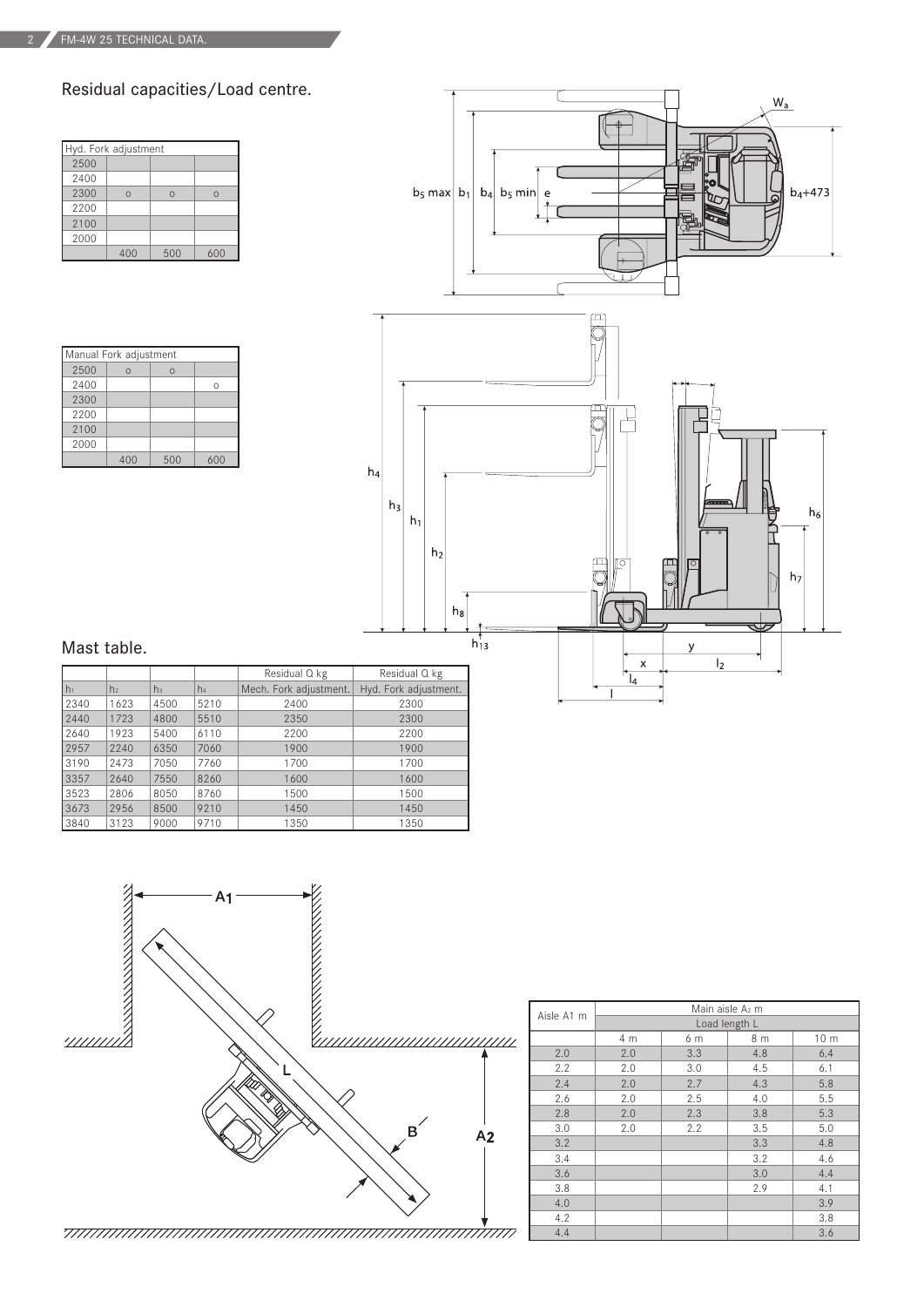| This specification sheet to VDI Guidelines 2198 only gives the technical figures for the standard truck. |
|----------------------------------------------------------------------------------------------------------|
| Different tyres, masts, additional equipment etc. could give different figures.                          |

| Characteristics  | 1.1  | Manufacturer                                          |                         |       | STILL                  |
|------------------|------|-------------------------------------------------------|-------------------------|-------|------------------------|
|                  | 1.2  | Manufacturer's model designation                      |                         |       | FM-4W 25               |
|                  | 1.3  | Drive (electric, diesel, petrol, LPG)                 |                         |       | Electric               |
|                  | 1.4  | Operation (hand, pedestrian, stand on, rider seated)  |                         |       | Rider seated           |
|                  | 1.5  | Capacity/load                                         | $\Omega$                | kg    | 2500                   |
|                  | 1.6  | Load centre                                           | $\mathsf{C}$            | mm    | 600                    |
|                  | 1.8  | Load distance                                         | $\overline{\mathsf{x}}$ | mm    | 533*                   |
|                  | 1.9  | Wheel base                                            | $\vee$                  | mm    | 1660                   |
|                  | 2.1  | Truck weight inc. Battery                             |                         | kg    | 4800                   |
| Weights          | 2.3  | Axle load unladen/Driver at load end                  |                         | kg    | 2550/2250              |
|                  | 2.4  | Axle load forks forward, laden, Driver at load end    |                         | kg    | 950/6350               |
|                  | 2.5  | Axle load forks back, laden, Driver at load end       |                         | kg    | 2350/4950              |
|                  | 3.1  | Tyres (rubber, polyurethane, pneumatic)               |                         |       | Polyurethane           |
| Wheels   chassis | 3.2  | Tyre size, driver's end                               |                         | mm    | Ø 350 x 140            |
|                  | 3.3  | Tyre size, load end, load wheel/swivel castor         |                         | mm    | Ø 285 x 110 / 260 x 85 |
|                  | 3.5  | Number of wheels (x=driven) Load end/driver's end     |                         |       | 1x/4                   |
|                  | 3.6  | Track width, driver's end                             | $b_{10}$                | mm    | $\Omega$               |
|                  | 3.7  | Track width, Load end                                 | $b_{11}$                | mm    | 1470                   |
|                  | 4.1  | Mast/carriage tilt, forward/back                      |                         |       | 1/3(1/1)               |
|                  | 4.2  | Height, mast lowered                                  | $h_1$                   | mm    | See table              |
|                  | 4.3  | Free lift                                             | h <sub>2</sub>          | mm    | See table              |
|                  | 4.4  | Lift                                                  | h <sub>3</sub>          | mm    | See table              |
|                  | 4.5  | Height, mast raised                                   | h <sub>4</sub>          | mm    | See table              |
|                  | 4.7  | Height over overhead guard (cab)                      | h <sub>6</sub>          | mm    | 2155                   |
|                  | 4.8  |                                                       | hz                      | mm    | 1050/1120              |
|                  |      | Seat height/platform height                           | h <sub>8</sub>          |       | 420                    |
|                  | 4.10 | Height of straddle arms or load wheels                |                         | mm    |                        |
|                  | 4.19 | Overall length                                        | $\vert$                 | mm    | 2548*                  |
|                  | 4.20 | Length including fork backs                           | $\mathsf{I}_2$          | mm    | 1398*                  |
| Basic dimensions | 4.21 | Overall width                                         | $b_1/b_2$               | mm    | 1765/1260              |
|                  | 4.22 | Fork dimensions                                       | s/e/l                   | mm    | 45/125/1150            |
|                  | 4.24 | Fork carriage width                                   | b <sub>3</sub>          | mm    | 1500                   |
|                  | 4.25 | Fork adjustment min/max                               |                         | mm    | 556/1546 (556/2216)    |
|                  | 4.26 | Width between straddle arms/load surfaces             | b <sub>4</sub>          | mm    | 924                    |
|                  | 4.28 | Reach                                                 | $\vert_4$               | mm    | 813*                   |
|                  | 4.32 | Floor clearance, centre of wheel-base                 | m <sub>2</sub>          | mm    | 47                     |
|                  | 4.33 | Working aisle width with 1000 x 1200 pallet crossways | A <sub>st</sub>         | mm    | 2895*                  |
|                  | 4.34 | Working aisle width with 800 x 1200 pallet lengthways | A <sub>st</sub>         | mm    | 2913*                  |
|                  | 4.35 | Turning radius                                        | W <sub>a</sub>          | mm    | 1935                   |
|                  | 4.37 | Length over straddle arms                             | $\vert$                 | mm    | 2137                   |
|                  | 5.1  | Travel speed laden/unladen                            |                         | km/h  | 13.2/14.0              |
|                  | 5.2  | Hoist speed laden/unladen                             |                         | m/s   | 0.26/0.51              |
|                  | 5.3  | Lowering speed laden/unladen                          |                         | m/s   | 0.55/0.55              |
| Performance      | 5.4  | Reach speed laden/unladen                             |                         | m/s   | 0.2/0.2                |
|                  | 5.8  | Max. gradeability laden/unladen                       |                         | %     | 6.1/9.6                |
|                  | 5.10 | Service brake                                         |                         |       | generator/hyd.-mech.   |
|                  | 6.1  | Drive motor, rating $S2 = 60$ min                     |                         | kW    | 7.5                    |
|                  | 6.2  | Hoist motor, rating at $S3 = 15%$                     |                         | kW    | 14                     |
| Motor            | 6.3  | Battery to IEC 254-2; A, B, C, No                     |                         |       | IEC 254-2, C           |
|                  | 6.4  | Battery voltage, rated capacity C5                    |                         | V/Ah  | 48/560                 |
|                  | 6.5  | Battery weight +/- 5% (depends on make)               |                         | kg    | 939-1306               |
|                  | 8.1  | Drive controller                                      |                         |       | Pulse/stepless         |
| Misc             | 8.2  | Working pressure for attachments                      |                         | bar   | 150                    |
|                  | 8.4  | Sound level at driver's ear                           |                         | dB(A) | 70                     |

\* depends on battery size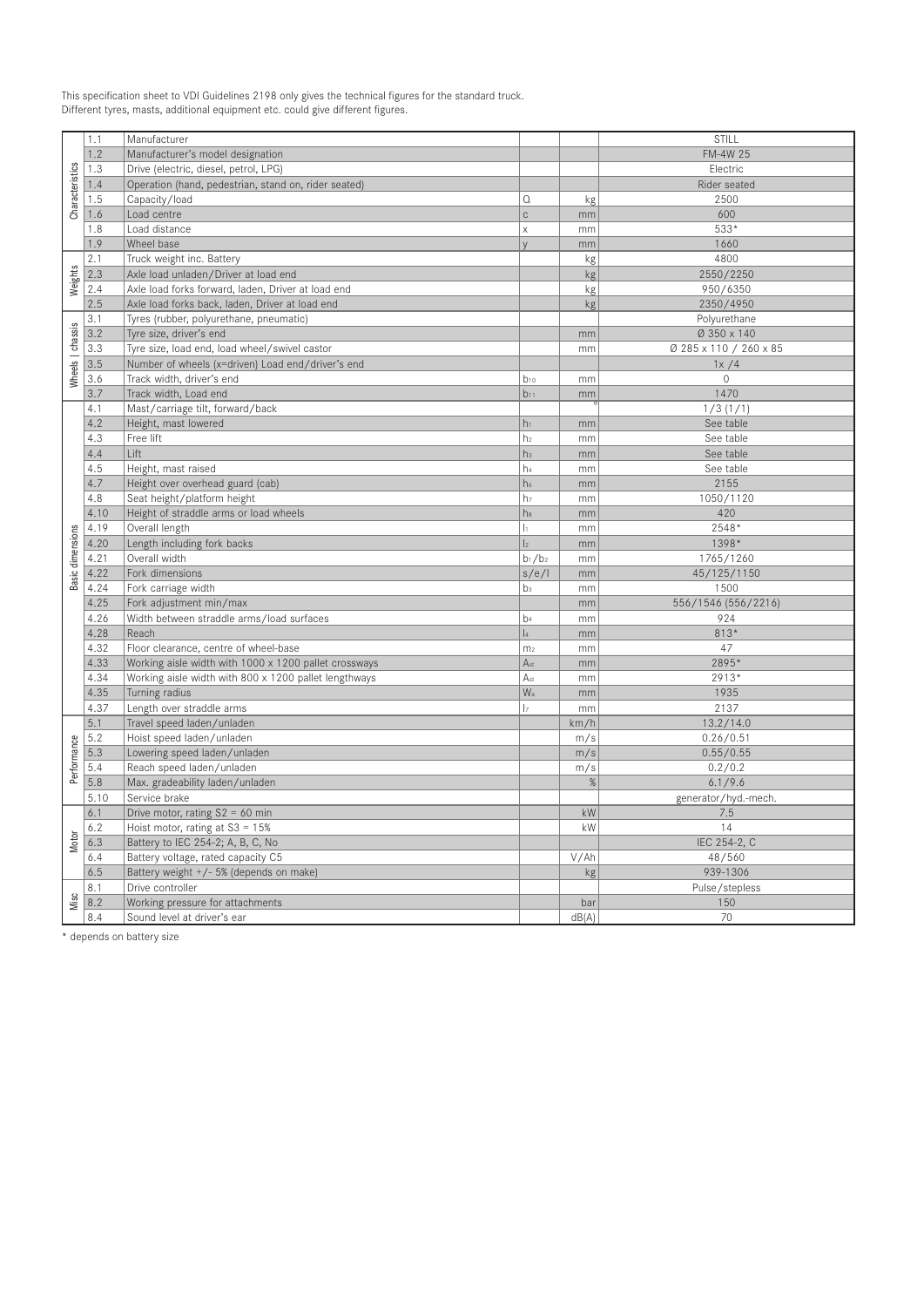|                      | Manufacturer                                                                                                                    | <b>STILL</b>       |
|----------------------|---------------------------------------------------------------------------------------------------------------------------------|--------------------|
|                      | Manufacturer's model designation                                                                                                | FM-4W 25           |
| Driver's compartment | Driver's seat with longitudinal adjustment                                                                                      | $\bullet$          |
|                      | Comfortable seat with hydraulic damping                                                                                         | œ                  |
|                      | Tilting seat, inclination 15°                                                                                                   |                    |
|                      | Tilting head rest                                                                                                               | O                  |
|                      | Driver's seat with heater<br>Head cushion on overhead guard leg                                                                 | O                  |
|                      | Display: active operating states and service instructions                                                                       |                    |
|                      | Four driving profiles selectable by driver                                                                                      |                    |
|                      | Full electric steering 360°                                                                                                     |                    |
|                      | Control unit adjustable for height, inclination and length                                                                      |                    |
|                      | Mini-steering wheel with adjustable height arm rests                                                                            | O                  |
| Steering             | Direct spline mounted steer motor (maintenance free)                                                                            |                    |
|                      | Drive wheel, steered                                                                                                            |                    |
|                      | Load wheel reversible and smoothly positioned                                                                                   |                    |
|                      | Triplex clearview mast with free lift                                                                                           |                    |
| Mast                 | Mast transition damping                                                                                                         |                    |
|                      |                                                                                                                                 |                    |
|                      |                                                                                                                                 |                    |
|                      | Manual fork adjustment with mast tilt, adjustment range 560 - 1550 mm<br>Manual fork adjustment, Adjustment range 560 - 2220 mm | O                  |
| Fork carriage        | Hydraulic fork adjustment, Adjustment range 560 - 1550 mm                                                                       | O                  |
|                      | Hydraulic fork adjustment, Adjustment range 560 - 2220 mm                                                                       | O                  |
|                      | Creep sped with fork carriage raised                                                                                            | $\circ$            |
|                      | Fork extensions                                                                                                                 | O                  |
|                      | Operation through four single levers                                                                                            |                    |
|                      | Operation through joystick                                                                                                      | O                  |
|                      | Noise optimised hydraulic pump                                                                                                  |                    |
| Hydraulics           | Auxiliary hydraulics                                                                                                            | O                  |
|                      | Proportional valve technology for particularly sensitive movements                                                              |                    |
|                      | Separate parameter setting option for the hydraulic functions                                                                   |                    |
|                      | Three phase drives                                                                                                              |                    |
| Drive                | Best energy utilisation thanks to spur bevel gear transmission                                                                  | O                  |
|                      | Treaded drive wheel<br>Hydraulic load wheel brake                                                                               |                    |
|                      | Electromagnetic disc brake as a service and parking brake                                                                       |                    |
| <b>Brake</b>         |                                                                                                                                 |                    |
|                      |                                                                                                                                 |                    |
|                      | CAN bus Technology                                                                                                              |                    |
|                      | Programming facilities for the drive, acceleration and retardation figures                                                      |                    |
|                      | Central Service and Diagnostics interface                                                                                       |                    |
| Central controller   |                                                                                                                                 |                    |
|                      |                                                                                                                                 |                    |
|                      |                                                                                                                                 |                    |
| Battery              | Battery extracted using mast reach                                                                                              | 0                  |
|                      | Battery changing using hoist<br>Battery chaging to side using roller track                                                      | o                  |
|                      | Weather protection cab                                                                                                          | $\overline{O}$     |
|                      | Cold store version                                                                                                              | O                  |
|                      | Writing surface                                                                                                                 | $\circ$            |
|                      | Preparation for data terminal                                                                                                   | O                  |
| Additional equipment | Load indicator with height indicator                                                                                            | $\circ$            |
|                      | Working spotlight                                                                                                               | o                  |
|                      | Warning lamps                                                                                                                   | $\circ$            |
|                      | Intermediate hoist limiters                                                                                                     | o                  |
|                      | Height indicator                                                                                                                | $\overline{\circ}$ |
|                      | Card reader for access authorisation                                                                                            | O                  |
|                      | Radio with CD/MP3-Player                                                                                                        | O                  |

 $\sqrt{4}$ 

● Standard

O Option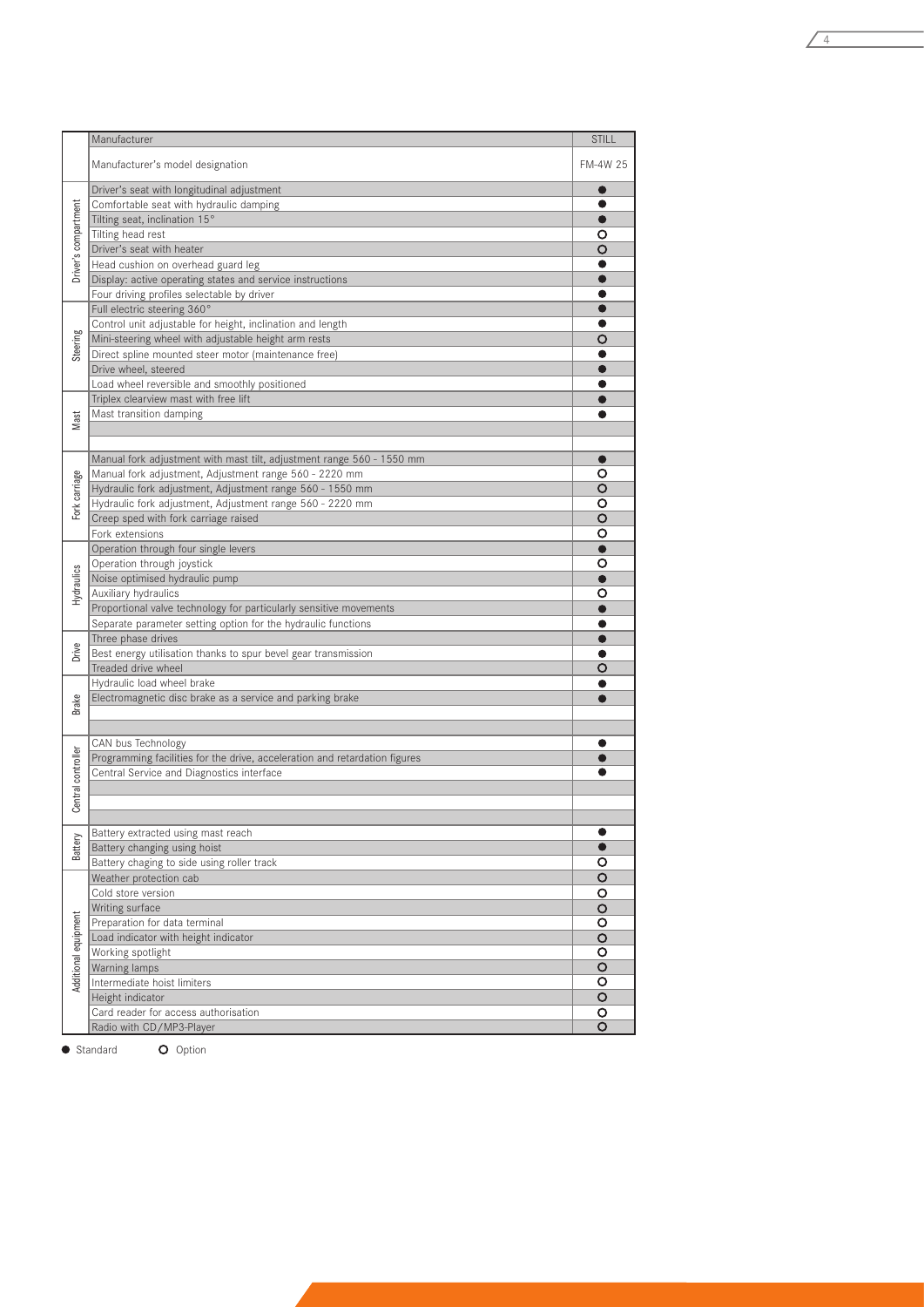#### **Standard equipment.**

The FM-4W 25 four-way truck is a universal unit, which is especially suitable for transporting long products and putting them into stock, as well as normal pallets and containers. Thanks to its four-way design it allows the economical utilisation of storage space with minimal working aisle widths.

#### **Driver's compartment.**

- Adjustable steering wheel position with fore and aft seat adjustment allows a comfortable working position.
- Comfort seat features hydraulic damping adjustable to the driver's body weight as well as a tilt function (up to 15°). Seat contour shaped to give plenty of untiring support. For added safety the truck can only be driven if the foot switch is depressed.
- The clear view mast with good all round visibility and optimised view through the overhead guard give the driver a very clear optimum overview.
- Control is through four ergonomic levers.
- Comfortable, upholstered arm rest provides supports whilst operating the truck.
- A display panel for the active operating states and service information shows: ready state, driving direction, position of the steered load wheel, parking brake status, steering status, inching, operating hours, battery state of charge.
- The FM-4W 25 has four drive categories for the driver to choose from in order to control the truck's acceleration, deceleration, plugging and travel speed.
- Adjustable height operating panel for improved ergonomics.
- Various storage facilities for documents, etc.

#### **Electric steering.**

- The steering wheel has fully electric actuation, i.e. no high-maintenance mechanical link with the steer motor.
- Reduced energy consumption due to the steering electronics only being activated when the steering wheel is moved.
- Minimal movement forces give precise, light and easy steering.
- High turnround of goods and driving comfort due to 360° unlimited steering.
- Steering wheel adjustable for height, rake and length for improved ergonomics.
- Change of drive direction through 90°. For diagonal travel the load wheel can be positioned smoothly.

#### **Mast.**

- Triplex clear view mast with mast tilt and free lift as standard for utilisation of space right up to the roof.
- The nested I-beam section mast with integral hoist cylinders and hoist chains running behind them gives a very clear view.
- Manual or optional hydraulic fork adjustment up to 2250 mm.

#### **Hydraulics.**

The proportional control valve fitted as standard allows particularly sensitive movements.

- Operating speeds for lifting, lowering and reach.
- Stepless control of movements improves safety of operation.
- Powerful three-phase drives.

#### **Drive unit.**

The truck will start smoothly and accelerate smoothly to maximum speed.

- The three-phase motor does not rotate when steering, preventing stressed cable connections.
- Monitoring equipment avoids defects and makes it possible to plan for down time.
- Integral current and temperature sensors.
- Malfunction monitoring.
- Highly efficient energy use thanks to the spur bevel gear transmission.

#### **Brake.**

The brake system consists of an electromagnetic and a hydraulic brake. The electromagnetic disc brake acts on the motor shaft and serves as a parking brake, while the hydraulic brake acts on the load wheel.

#### **Central control.**

- The design of the circuitry and controller (in conjunction with CAN bus technology) provides a very high standard of safety.
- All speeds can be programmed: Main hoist lift/lower, travel speed forwards/reverse, acceleration and deceleration, inching speed, mast reach, mast tilt and mast side-shift, plus the ramp functions when reaching forwards and backwards.
- Connection of diagnostic system through an easily accessible central diagnostic plug.

#### **Battery.**

- Battery extracted using mast reach.
- For multi-shift use, the battery can be changed using a hoist or an optional battery roller track.

#### **Safety.**

The truck is built in compliance with the EC guideline 98/37/ EC and carries the CE Symbol. STILL is certified to ISO 9001.

5